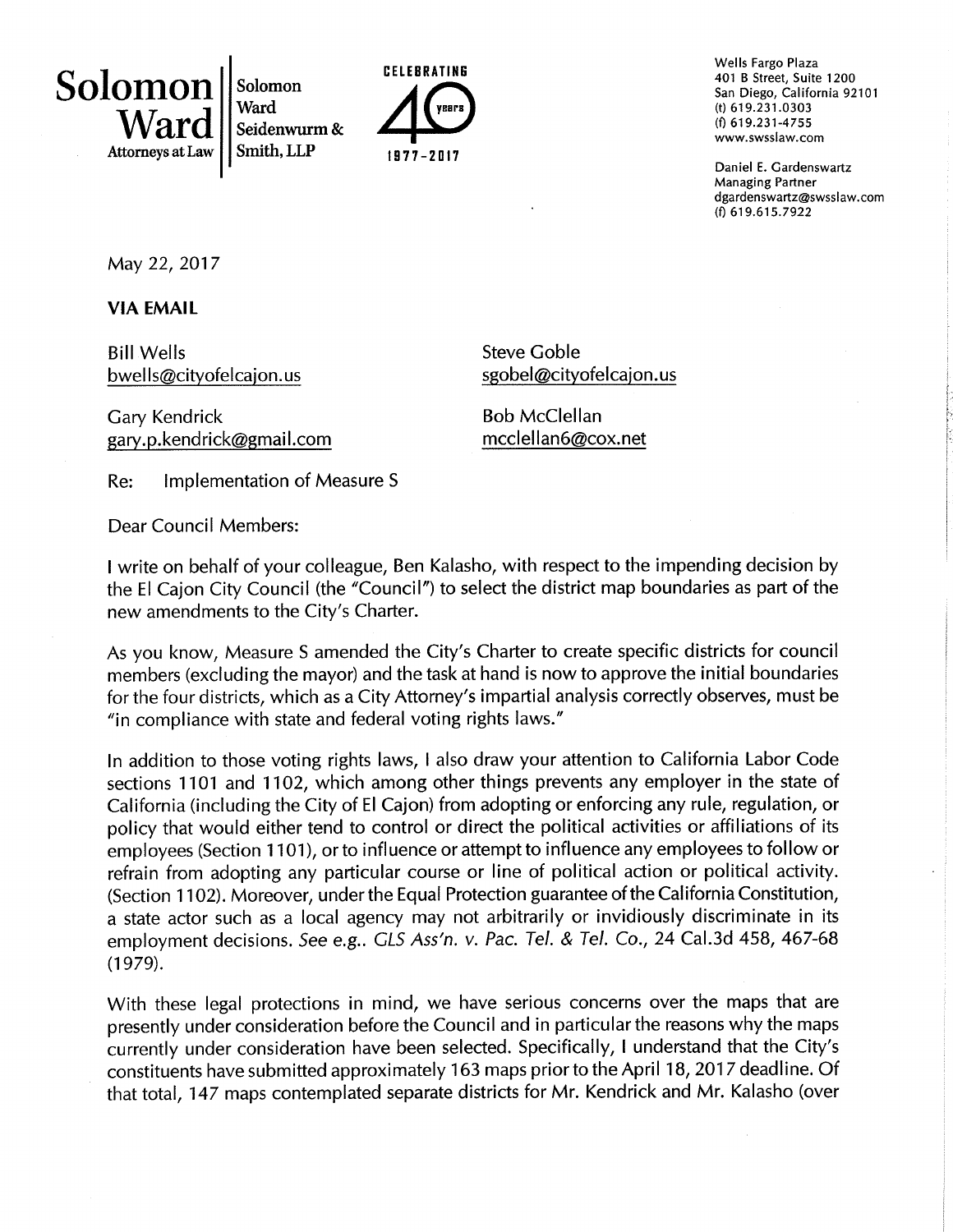BillWells Steve Coble Cary Kendrick Bob McClellan May 22, 2017 Page 2

90%). Yet of maps that remain viable out of that total, only two have separate districts for Mr. Kalasho and Mr. Kendrick (Ecook1 & NDC Green), while the majority of the maps under present consideration combine those Council Members into one district, which naturally jeopardizes their long term tenure as members of the Council. Furthermore, my office is aware of additional, circumstantial evidence to suggest that there may have been discussions and/or collusion among ceftain members to insure that this feature is not retained in the final map selection, raising both Brown Act issues and a host of other concerns as specifically identified below. To that end, it may become necessary as part of our own investigation into this matter to make a Public Request for Records between and/or among each of you and various other staffers and City employees, which will include all emails, text messages, telephone communications and other evidence of written, electronic or oral communications, including both business and personal devices.

The U.S. Supreme Court has yet to rule on whether partisanshíp alone can be considered to be an unlawful reason for the gerrymandering of a particular district, although at least one case has found that to be an unlawful basis under the totality of the circumstances. See, Cox v. Larious, 542 US 947, 950 (2004). California law as articulated in the above referenced Labor Code, among other things, expressly prohibits discrimination by an employer on the basis of political affiliation, irrespective the present ambiguity under the Federal Voting Rights Act. Moreover, any discrimination against a particular individual, or efforts to marginalize <sup>a</sup> particular voting bloc, on the basis of a protected class, likewise violates the Federal Voting Rights Act as well as the Equal Protection clauses under both the U.S. and California Constitutions.

At the present time Mr. Kalasho is particularly concerned that the particular maps that have already been selected and that are under consideration may have been and/or will be selected based on an effort to marginalize Mr. Kalasho's political affiliation or those minority voters within El Cajon that overwhelmingly voted for him in his last election cycle. ln an effort to avoid potential litigation over this issue (which will assuredly include injunctive relief together with the right to recover fees and costs by a prevailing plaintiff), I am writing you this letter. I will also look forward to meeting each of you at the upcoming Council meeting on May 23, 2017 to hear your views on this matter and to ensure that the final implementation of Measure S is done in full compliance with all Federal, State and local law.

In light of the potential dispute between Mr. Kalasho, on the one hand, and certain other members of the Council and/or the City, on the other, I also write to ensure that all evidence is preserved, and to give you notice not to destroy, conceal or alter any paper or electronic files or other data generated and/or stored on any Council Member, City, or any of their respective